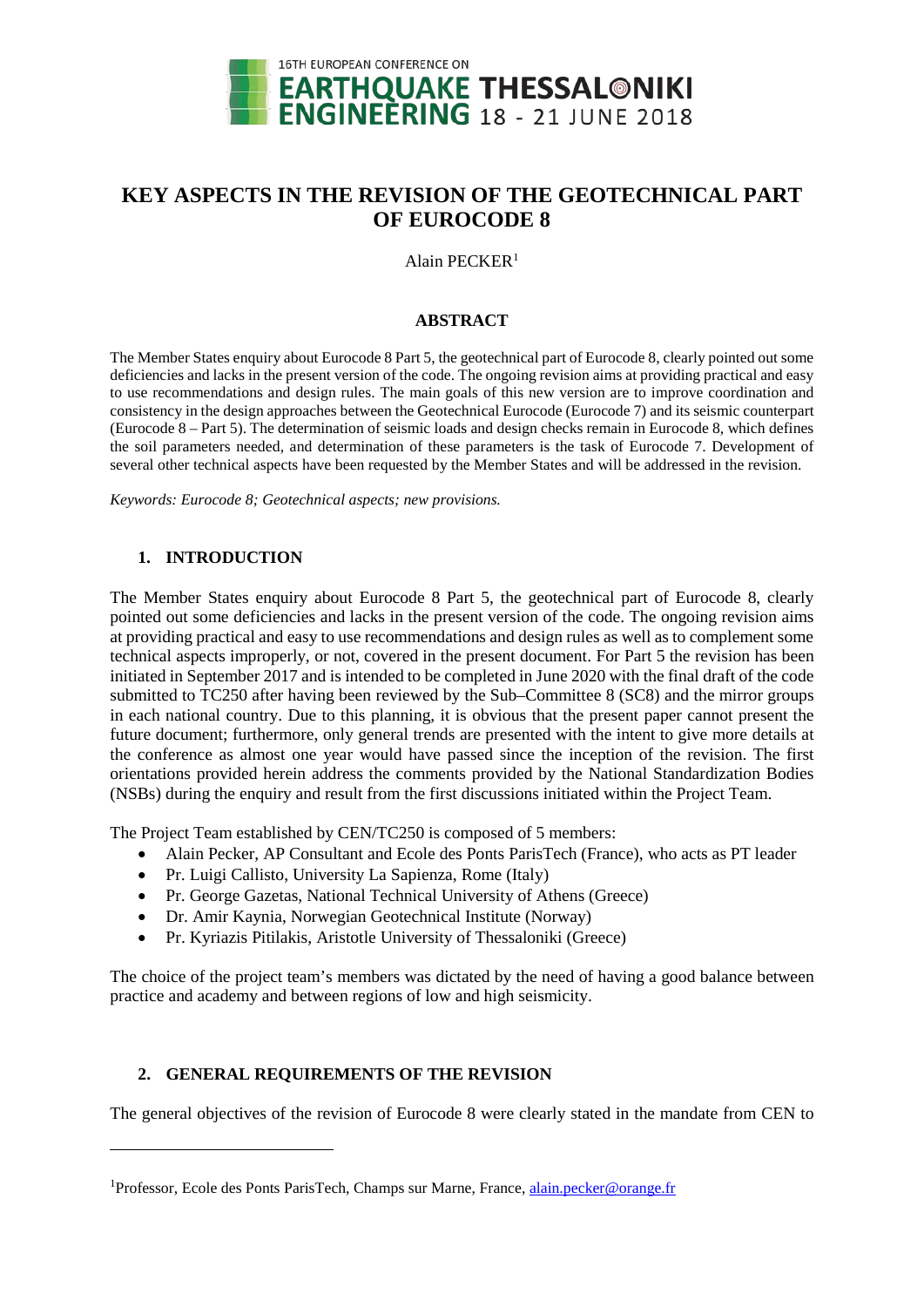TC250:

- enhance the ease of use of the document
- and reduce the number of NDPs (Nationally Determined Parameters) which should only be related to safety; all other former NDPs that can be described by mathematical/mechanical models should no longer be considered as NDPs and should be attributed a fixed value.

Only the first bullet is really relevant for Part 5 as the number of NDPs is limited and they represent true NDPs, except one related to the decrease of the peak ground acceleration with depth, which can easily be removed. At the end, the only NDPs that will remain are the material factors on the strength parameters: cohesion, friction angle, unconfined compressive strength and undrained cyclic shear strength for cohesionless soils (presently called factor of safety against liquefaction).

## **3. SPECIFIC REQUIREMENTS FOR PART 5**

These requirements have two origins: the comments raised by the NSBs during the enquiry and the items specifically identified in the mandate from TC250 to SC8.

### *3.1 Revisions arising from the mandate*

It is recognized that dynamic soil-structure interaction may influence substantially the seismic response of structures and, accordingly, consideration of such effects is already required in EN 1998-5 (Foundations, retaining structures and geotechnical aspects) for some specific cases and in all cases in the case of pile foundations. However, the provisions included are quite generic and can be extended and improved with more practical information for the designer for shallow and deep foundations and for the verification of dynamic base failure. On the other hand, there could be cases of foundations where soil–structure interaction may be disregarded. These cases should be identified for the sake of the ease of use of EN 1998-5.

Therefore, updating of EN 1998-5 for the inclusion of soil–structure interaction in the case of shallow and deep foundations will be considered in the future revision; special attention will be brought to the relative importance of kinematic interaction and inertial interaction, even for shallow foundations. For piled foundations, lateral restraint of piles provided by successive soil layers and the inclusion of specific seismic design provisions for modeling, analysis, dimensioning and detailing of piles will be considered.

Finally, as displacement–based design will become one of the design approaches for structures in EN 1998–1, or for the assessment of existing structures in EN 1998–3, the new provisions for soil–structure interaction will attempt to take account of the implication of the development of the pushover analysis.

A second item that has been assigned in the mandate is the evaluation of the seismic action on underground structures. It is known that buried structures do not respond to seismic loads as do above ground structures and there is a need to provide evaluations of the seismic action for several types of underground structures; these may include culverts, underpasses, galleries, shallow tunnels, etc…It should, however, be pointed out that the task of the Project Team will be restricted to the evaluation of the seismic loads and no provisions for design will be included.

## *3.2 Revisions arising from the enquiry*

During the enquiry the member states were invited to formulate comments, criticisms, suggestions for the future revision of Eurocode 8. As expected, these comments were based on the feedback from the use of Eurocode 8 in the members countries and represent valuable information towards an improvement of the standard. 94 comments were collected by TC250 dealing with almost all chapters of EN 1998–5. The main comments can be summarized as follows:

• As a general comment, several approaches in EN 1998–5 are judged overconservative. The